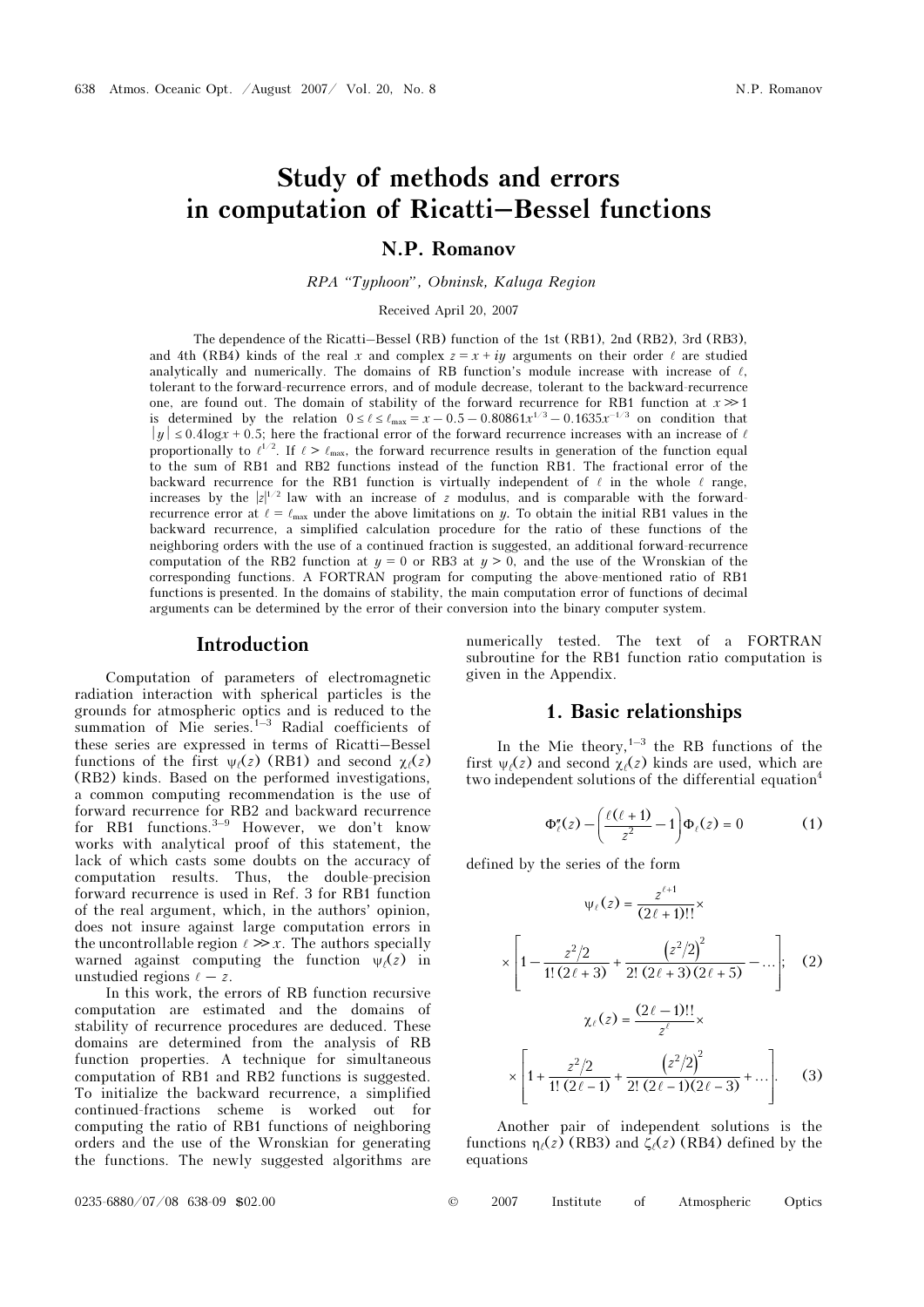$$
\eta_{\ell}(z) = \psi_{\ell}(z) - i\chi_{\ell}(z); \tag{4}
$$

$$
\zeta_{\ell}(z) = \psi_{\ell}(z) + i\chi_{\ell}(z). \tag{5}
$$

Recurrence relations between functions of different orders have the form

$$
\Phi_{\ell+1}(z) = \frac{2\ell+1}{z} \Phi_{\ell}(z) - \Phi_{\ell-1}(z),
$$
\n(6)\n
$$
\Phi_{\ell}'(z) = \Phi_{\ell-1}(z) - \frac{\ell}{z} \Phi_{\ell}(z).
$$
\n(7)

$$
\Phi'_{\ell}(z) = \Phi_{\ell-1}(z) - \frac{\ell}{z} \Phi_{\ell}(z). \tag{7}
$$

The Wronskian of two independent functions  $\psi_{\ell}(z)$ and  $\chi_{\ell}(z)$  is

$$
W(\psi, \chi) = [\psi_{\ell}'(z)\chi_{\ell}(z) - \psi_{\ell}(z)\chi_{\ell}'(z)] =
$$
  
= 
$$
[\psi_{\ell-1}(z)\chi_{\ell}(z) - \psi_{\ell}(z)\chi_{\ell-1}(z)] = 1.
$$
 (8)

For further use the Wronskian expressions of the<br>wing pairs of functions are helpful:<br> $W(\psi, \eta) = \left[ \psi_{\ell-1}(z) \eta_{\ell}(z) - \psi_{\ell}(z) \eta_{\ell-1}(z) \right] = -i$ , (8a) following pairs of functions are helpful:

$$
W(\psi, \eta) = \left[\psi_{\ell-1}(z)\eta_{\ell}(z) - \psi_{\ell}(z)\eta_{\ell-1}(z)\right] = -i, \text{ (8a)}
$$
  

$$
W(\psi, \zeta) = \left[\psi_{\ell-1}(z)\zeta_{\ell}(z) - \psi_{\ell}(z)\zeta_{\ell-1}(z)\right] = i. \text{ (8b)}
$$

$$
W(\psi,\zeta) = \left[\psi_{\ell-1}(z)\,\zeta_{\ell}(z) - \psi_{\ell}(z)\,\zeta_{\ell-1}(z)\right] = i. \tag{8b}
$$

RB functions at integer  $\ell$  are expressed in terms of trigonometric functions, in particular: ons at integer  $\ell$  are exp<br>c functions, in particula<br> $\psi_0(z) = -\chi_{-1}(z) = \sin(z)$ ,

tric functions, in particular:  
\n
$$
\psi_0(z) = -\chi_{-1}(z) = \sin(z),
$$
  
\n $\psi_{-1}(z) = -\chi_0(z) = \cos(z),$   
\n $\eta_{-1}(z) = i\eta_0(z) = \exp(iz),$   
\n $\zeta_{-1}(z) = -i\zeta_0(z) = \exp(-iz).$  (9)

Equations (9) along with Eq. (6) allow the forward recurrence generation for computing RB functions for integer  $\ell \geq 1$ , used in the Mie series. Equations (6) are used for the backward recurrence generation as well, but the choice of initial values in this case is more complicated. The review and realization of different schemes of the backward recurrence generation are given in Refs. 5–10. The ratio of functions of two neighboring orders  $R_{\ell}^{\Phi}(z) = \Phi_{\ell-1}(z)/\Phi_{\ell}(z)$  is of great importance here; the forward and backward recurrence relations for this ratio follow directly from Eq. (6)

$$
R_{\ell+1}(z) = \left[\frac{2\ell+1}{z} - R_{\ell}(z)\right]^{-1}, \tag{10a}
$$

$$
R_{\ell}(z) = \frac{2\ell + 1}{z} - \frac{1}{R_{\ell+1}(z)}.
$$
 (10b)

## 2. Estimation of the errors of recurrence procedures

To estimate the errors in computation of RB functions, consider the ratio of  $R_{\ell}(z)$  functions, since<br>it depends only on single magnitude of a neighboring it depends only on single magnitude of a neighboring order while the functions themselves depend on two functions of two neighboring orders. In this case, analytical relationships for the recurrent process

errors can be obtained. Introduce the fractional error  $g_{\ell}$  of calculation of the ratio of  $R_{\ell}(z)$ ; in this case the computed value  $\tilde{R}_{\ell}(z)$  is represented in the form  $g_{\ell}$  of calculation of the ratio of  $R_{\ell}(z)$ ; in this case<br>computed value  $\bar{R}_{\ell}(z)$  is represented in the form

$$
\breve{R}_{\ell} = R_{\ell}(1 + g_{\ell}). \tag{11}
$$

Substituting Eq. (11) in Eq. (10b) and neglecting the error of  $(2\ell + 1)/z$  computation, we obtain

$$
g_{\ell+1}(1+g_{\ell+1})^{-1}=R_{\ell} R_{\ell+1} g_{\ell},
$$

assuming  $|g_{\ell+1}| \ll 1$ , obtain

$$
g_{\ell+1} = g_{\ell} R_{\ell} R_{\ell+1} \equiv g_{\ell} \frac{\Phi_{\ell-1}}{\Phi_{\ell+1}}.
$$
 (12)

A similar relation was obtained in Ref. 8 and used to validate the necessity of backward recurrence for  $R_{\ell}^{\nu}(z)$  at complex z. Applying Eq. (12) k times and corrying out personal concellations, we obtain carrying out necessary cancellations, we obtain

$$
g_{\ell+k} = g_{\ell} \frac{\Phi_{\ell} \Phi_{\ell-1}}{\Phi_{\ell+k} \Phi_{\ell+k-1}}, \ g_{\ell+1} \dots g_{\ell} \ll 1. \tag{13}
$$

Equations (12) and (13) are valid for estimating errors of both forward and backward recurrences. Note that these equations are not accurate, because errors of addition, division, and multiplication operations due to data storage limitation have not been taken into account when computing the equations. However, they allow a qualitative conclusion that the forward recurrence error should be damped in the domain of function module increase with  $\ell$  increase. It can be said that this reflects more general conclusion that any difference forward-applied equation is effective merely for computing "the largest" solution of this equation.<sup>7</sup> Naturally, the domain of stability of the backward process is within the domain of function module decrease as  $\ell$  increases.

It follows from the above that to chose the computation method, to chose a computation method it is necessary to know the qualitative dependence of FB functions on  $\ell$  in different ranges of complex z.<br>Since the dependences of RB functions of real Since the dependences of RB functions of real argument are simpler, first consider this case.

## $\int_{0}^{1}$  real argument of real argument

The character of the dependences of RB functions on x at fixed  $\ell$  and on  $\ell$  at fixed x is described analytically and graphically in Ref. 4 and described analytically and graphically in Ref. 4 and summarized below. At fixed  $\ell$  and x increasing from<br>0 to the infinity  $y(x)$  first increases from 0 to the infinity,  $\psi_{\ell}(x)$  first increases from infinitesimal quantities defined by the first term of infinitesimal quantities, defined by the first term of series (2), to the values greater than unit in the first maximum, determined by the first zero of the first derivative  $\psi'_{\ell,1}$ , then passes through the first zero of  $\Psi_{\ell,1}$ , and again oscillates near the x axis approaching<br>the harmonic x-dependence with the applitude the harmonic  $x$ -dependence with the amplitude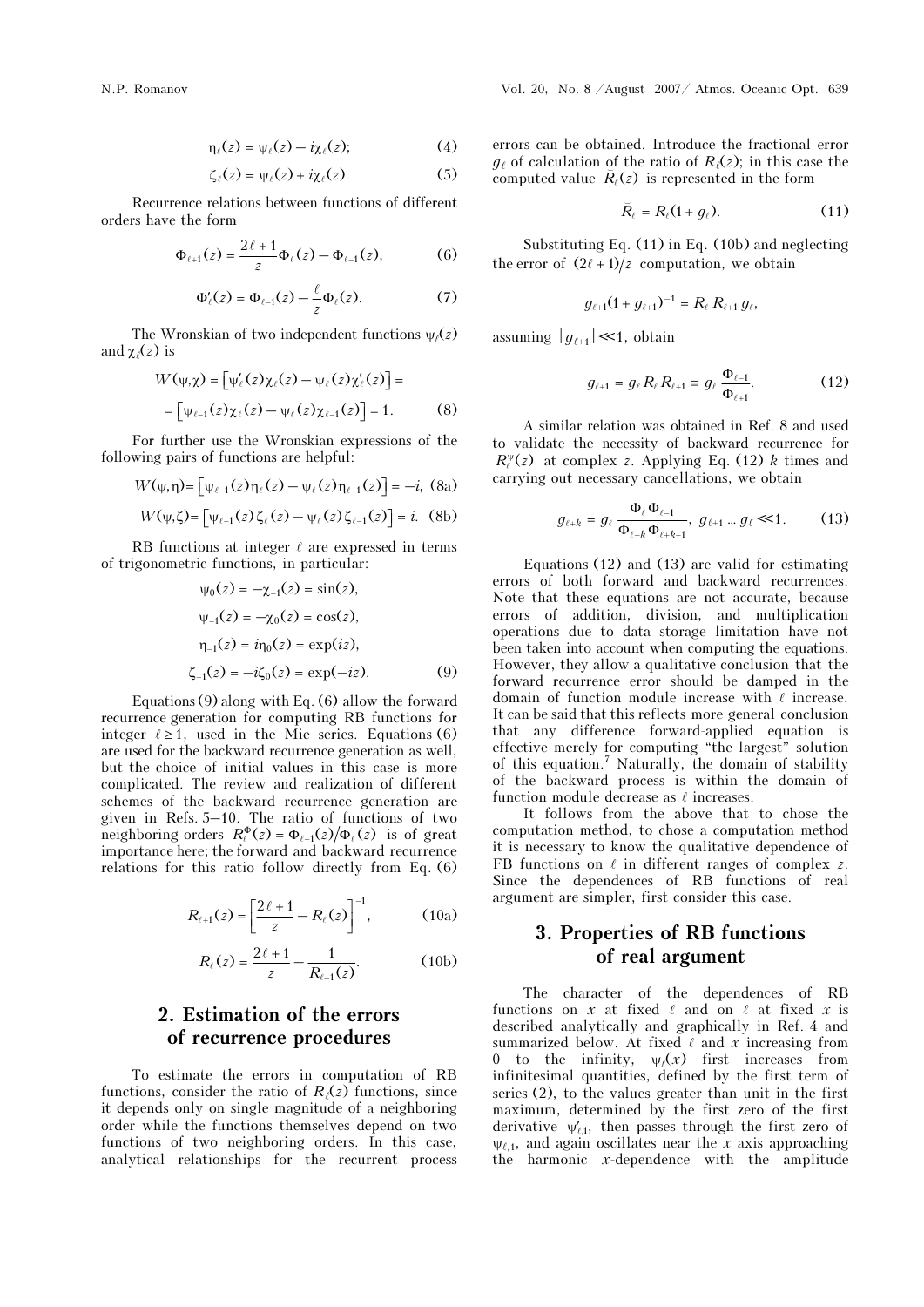tending to unit. Asymptotic decomposition of  $\psi_{\ell,s}$ zeros for large  $\ell$  is given in Ref. 4, and for  $\psi_{\ell,s}'$  was obtained by the author in Ref. 11. At large  $\ell$ ,  $\Psi_{\ell}(x)$ <br>in the first maximum approximately equals to<sup>4</sup> in the first maximum approximately equals to<sup>4</sup>

$$
\psi_{\ell}(\psi_{\ell,1}') \approx 0.8458 \bigg(\ell + \frac{1}{2}\bigg)^{1/6}.
$$
 (14)

While x is rising from 0 to the infinity,  $\chi_l(x)$ <br>decreases from the infinitely large quantities first decreases from the infinitely large quantities, defined by the first term of series (3), to the first zero of  $\chi_{\ell,1}$ , passes through the first maximum of the absolute value, determined by the first zero of the derivative  $\chi'_{\ell,1}$ , and again oscillates near the x axis with the annitude converging to unit and the phase with the amplitude converging to unit and the phase π-shifted relative to the phase of  $\psi_l(x)$ . The value of  $\chi(x)$  in the first maximum of the absolute value at  $\chi_{\ell}(x)$  in the first maximum of the absolute value at large  $\ell$  is described by a similar dependence large  $\ell$  is described by a similar dependence

$$
\chi_{\ell}\!\left(\chi_{\ell,1}'\right) \approx -0.7184 \bigg(\ell + \frac{1}{2}\bigg)^{\!\!1/6}.\tag{15}
$$

While  $x$  is rising from 0 to the infinity, the modules of  $\eta_{\ell}(x)$  and  $\zeta_{\ell}(x)$  decrease monotonically<br>from the values defined by the first term of from the values, defined by the first term of series (3), to unit.

With fixed x and rising  $\ell$ ,  $\psi_{\ell}(x)$ , being in this case a continuous variable, oscillates with an increasing amplitude, attains its maximum at the point maximum at the point<br>  $\ell = \ell_{\text{max}}^{\psi} = \ell_1^{\psi'}$ , determined by the relation  $\psi'_{\ell_2^{\psi}}(x) = 0$ , and again tends to zero like the first term of a series (2). Computational investigation of the dependence  $\ell_{\max}^{\psi}(\bar{x})$  on the base of the dependence  $\psi'_{\ell,s}$  [Ref. 11] results in the equation

$$
\ell_{\max}^{\psi}(x) = x - \frac{1}{2} - 0.808616x^{\frac{1}{3}} - 0.1635x^{-\frac{1}{3}},
$$
\n
$$
x \ge \psi_{\ell,1}' \approx 2.74. \tag{16}
$$

The similar equation for the first zero of the function has the form

$$
\ell_1^{\Psi}(x) = x - \frac{1}{2} - 1.855757x^{1/3} + 0.1146x^{-1/3},
$$
  

$$
x \ge \Psi_{\ell,1} \approx 4.49.
$$
 (17)

For further study, it is useful to know also the dependence  $\ell_1^{\chi}(x)$ , defined similarly. The following equation is obtained from the numerical analysis:

$$
\ell_1^{\chi}(x) = x - \frac{1}{2} - 0.931577x^{1/3} + 0.0256x^{-1/3},
$$
  

$$
x \ge \chi_{\ell,1} \approx 2.80.
$$
 (18)

Similar procedure for  $\ell_{\max}^{\chi} = \ell_1^{\chi'}(x)$  results in the equation

$$
\ell_{\max}^{\chi}(x) = x - \frac{1}{2} - 1.821090x^{1/3} + 0.03045x^{-1/3},
$$
  

$$
x \ge \chi'_{\ell,1} \approx 4.48.
$$
 (19)

According to the stated above, the following computation scheme for  $\psi(x)$  of real argument, optimal in view of minimum errors, is emerged: forward recurrence is used for  $\ell \leq \ell_{\max}^{\psi}$  and backward one – for  $\ell > \ell_{\max}^{\psi}$ . The question on domains separation for the complex z requires an individual study. Now consider the technique for computing

# 4. Technique for computing<br>RB functions of real argument RB functions of real argument

 $\psi_{\ell}(x)$  for arbitrary correlations between x and  $\ell$ .

Initial values of functions for backward recurrence were found out as follows.  $R_{\ell}^{\psi}(x)$  are computed using continued fractions by the method<sup>12</sup> simplified as compared to the Lentz one in the way, described below;  $\chi_{\ell-1}(x)$  and  $\chi_{\ell}(x)$  for boundary values  $\ell = \ell_{\rm b} > \ell_{\rm max}^{\rm w}$  are computed by the forwardrecurrence method. Then  $\psi(x)$  is computed with Wronskian (6) by the equation

$$
\psi_{\ell}(x) = \frac{1}{R_{\ell}^{\psi}(x)\chi_{\ell}(x) - \chi_{\ell-1}(x)},
$$
 (20)

and  $\psi_{\ell-1}(x) = \psi_{\ell}(x) R_{\ell}^{\psi}(x)$  by definition. Note, that Equation (20) is free of errors when generating small value  $\psi_{\ell}(x)$  at  $\ell = \ell_{\rm b}$ , because it is generated from the division of unit by a larger value.

Errors of this scheme were computationally investigated using IBM PC with 24-bit floating-point representation. The main method was the comparison of single- and double-precision computations of the functions; FORTRAN language was used for the program.

It was estimated at the first stage of comparative computations, how computation errors depend on whether the fractional part of the decimal argument  $x$  can be finally expressed in the binary system, used in computers. Note, that all integers are convertible to the binary system. At the same time, the number's fractional part equal, e.g., to  $0.1N$  ( $N \neq 5$ ,  $10...$ ), can be represented only in the form of recurrent dyadic fraction.<sup>13</sup> The error of a number conversion from one system notation to another is called system-notation error. Maximal relative value of the error for the binary system is

$$
\max \left| \frac{\Delta x}{x} \right|_{10-2} = 2^{-q},\tag{21}
$$

where  $q$  is the number of bits using for mantissa. In our case, decimal max  $|\Delta x/x|_{10-2} = 6 \cdot 10^{-8}$ . According to the investigations, the errors of single-precision computations of all RB functions in the domain of recurrence stability (in case of non-representability of the argument in the binary system) are finally caused by the system-notation error and are defined<br>by the equation<br> $\Delta \Phi = \Phi' \Delta x_{10-2}$ . (22) by the equation

$$
\Delta \Phi = \Phi' \Delta x_{10-2}.
$$
 (22)

If the fractional part of  $x$  is binary representable, the only operation errors<sup>13</sup> finally manifest themselves,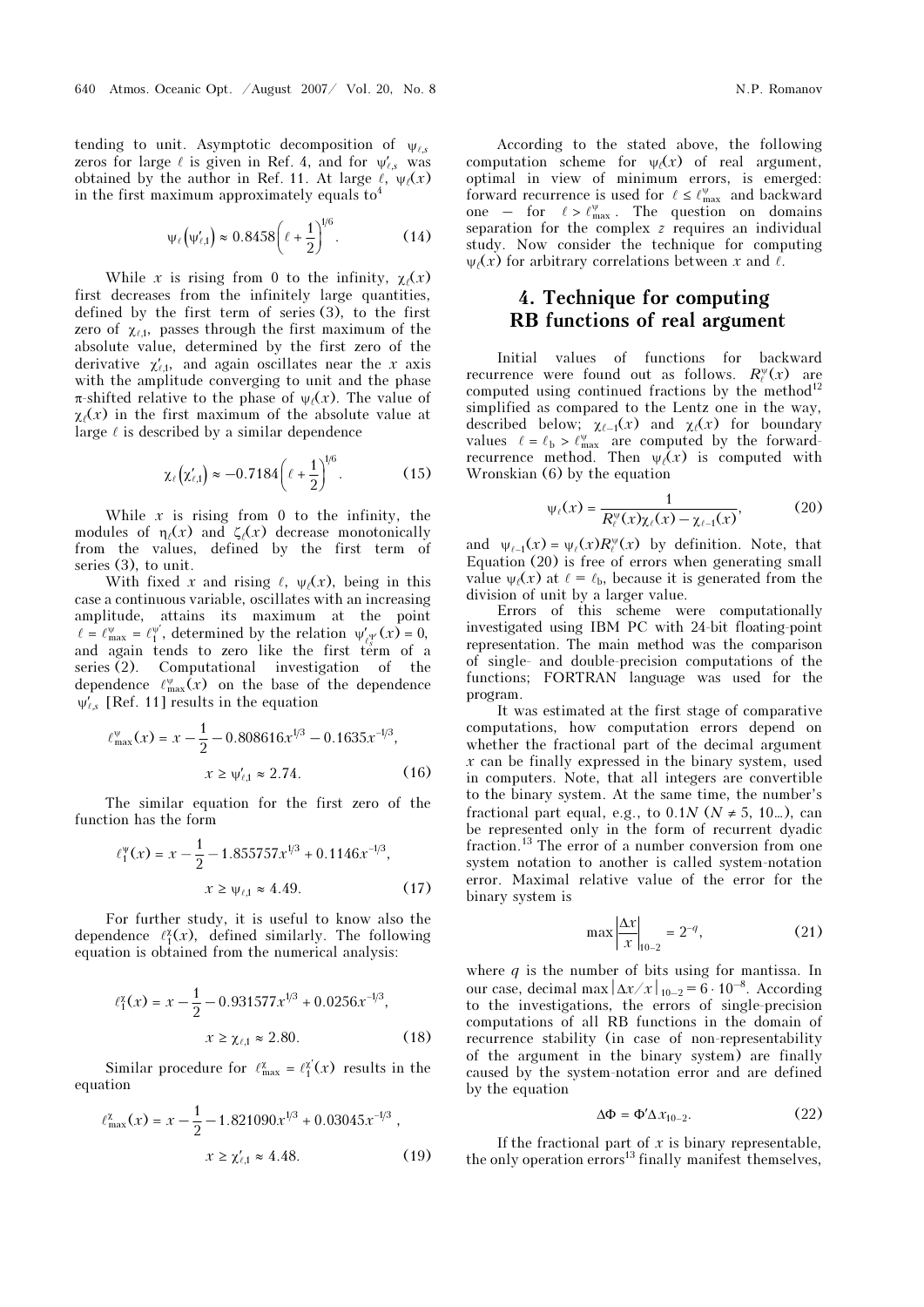the study of which is the aim of this work. We realized this case by setting the fractional part of  $x$ as  $1/2^n$ , where *n* is integer. An absolute error of computing the basic functions  $\sin x$  and  $\cos x$  in this case has no trends with  $x$  increase and does not exceed  $3 \cdot 10^{-8}$  in the studied range  $x \le 10^4$  at a single precision.

 At the second stage, the dependence of the error on the hierarchy of operations in Eq. (4) was examined. It is turned out that the computation result differs only in case when the value  $1/x$  is generated before the beginning of a recurrence process and then serves as a multiplier. This variant requires 1.5-fold shorter time, because the division is the most time-consuming operation and in this case it is carried out only once before the recurrence cycle. In all other cases computation time and result in Eq. (4) are the same; computation errors are usually less than in the case of  $1/x$  generating. Hence, the study of errors of RB functions computation was mainly carried out with the operation hierarchy corresponding to Eq. (4).

General regularities of the error in the  $\psi_{\ell}(x)$  and  $\chi$ <sub>(</sub> $\chi$ ) forward-recurrence comparative calculations for  $\ell \leq \ell_{\max}^{\nu}$  and  $\ell \leq \ell_{\max}^{\chi}$ , respectively, consist in the fact that with growing  $\ell$  the absolute error oscillates with weakly increasing amplitude from the values, pointed above for sinx and cosx, to those, defined for the both functions by one equation 1th weakly increasing ampointed above for sinx and consider the both functions by one equal  $\Delta \psi_{\ell}(x), \Delta \chi_{\ell}(x) \approx 2 \cdot 10^{-8} x^{2/3}$ ,

$$
\left|\Delta\psi_\ell(x),\Delta\chi_\ell(x)\right|\approx 2\cdot10^{-8} \,x^{2/3},\ \ \ell\approx\ell^\psi_\text{max},\ \ \ell\approx\ell^\chi_\text{max}. \eqno(23)
$$

At further  $\ell$  increase, the absolute value of  $\Delta \chi_{\ell}$ sharply increases, but the fractional error remains virtually constant and its average value is described by the equation

$$
\left|\Delta\chi_{\ell}/\chi_{\ell}\right| \approx 2.5 \cdot 10^{-8} x^{1/2}, \quad \ell \ge \ell_1^{\chi},\tag{24}
$$

which well agrees with Eqs.  $(14)$ ,  $(15)$ , and  $(23)$ .

In the region  $\ell > \ell_{\max}^{\psi}$ , fractional and even absolute errors of  $\psi$ <sub>l</sub> $(x)$  computation begin to rise quickly with rising  $\ell$ . However, the value of Wronskian (8) remains equal to unit. This means wronskian (o) remains equal to unit. This means<br>that the computed value of  $\bar{\psi}_{\ell}(x)$  in this region is the sum

$$
\tilde{\psi}_{\ell}(x) = \psi_{\ell}(x) + b\chi_{\ell}(x), \quad \ell > \ell_{\max}^{\psi}.
$$
 (25)

When  $x$  varies, both sign and value of  $b$  can change. The behavior of  $b$  for average values can be described by the following equation: 6 5. both sign and value of b can<br>or of b for average values can be<br>lowing equation:<br> $\overline{b}| \approx 2 \cdot 10^{-8} x^{1/2}$ . (26)

$$
\left|\overline{b}\right| \approx 2 \cdot 10^{-8} x^{1/2}.\tag{26}
$$

Already at small  $\ell$  exceeding over  $\ell_{\text{max}}^{\psi}$ , the second term in Eq. (25) is determinative, i.e., the second term in Eq. (23) is determinative, i.e., the<br>forward-recurrence calculated  $\bar{\psi}_{\ell}(x)$  is virtually proportional to  $\chi(x)$  and the obtained  $R_{\ell}$  is  $R_{\ell}^{\chi}(x)$ . The obtained result, seemingly paradoxical, approves the above statement that any forward-applied difference equation is effective only in calculating the "greatest" solution of this equation.<sup>7</sup> The increase of absolute [Eq. (23)] and fractional errors [which follows from the comparison of Eq. (23) with Eqs. (14)

and (15)] in the domain of stability can be explained by the fact that damping Equation (13) only partially damps the operation errors; as a result, the calculation error is proportional to the square root of the number of operations.

The absolute backward recurrence error was studied for  $\ell_{\rm b}$ , defined by the equation  $\ell_{\rm b} = x + 4x^{1/3} + 8$  which, according to Refs. 3 and 6, provides for proper summation of the Mie series; in this case, the fractional error of backward-recurrence calculation of  $\psi$ (x) for the fixed x is virtually constant in the whole  $\ell$  range. Its dependence on x is approximately<br>described by equation<br> $|\Delta \psi_{\ell}/\psi_{\ell}| \approx (3 \div 5) \cdot 10^{-8} x^{1/2}$ , (27) described by equation

$$
|\Delta \psi_{\ell}/\psi_{\ell}| \approx (3 \div 5) \cdot 10^{-8} x^{1/2}, \tag{27}
$$

which is closely agrees with those for the functions  $\psi_{\ell}(x)$  at  $\ell = \ell_{\max}^{\psi}$  and  $\chi_{\ell}(x)$  at  $\ell \geq \ell_{\max}^{\chi}$  [see Eq. (24)] for the forward recurrence. The above statements are illustrated by Fig. 1, where absolute forward and backward recurrence errors for  $\psi_{\ell}(x)$  are shown for  $x = 1000$  (binary representable integer) and  $x = 1000.1$ (the number, non-representable in the binary system); they are represented by the domains of their variability for  $\ell < \ell_{\text{max}}^{\psi}$ .



**Fig. 1.** Absolute errors of RB1 functions calculation for  $x = 1000$  (curves 1) and  $x = 1000.1$  (curves 2) by the forward (curves  $f_{\text{fw}}$ ,  $2_{\text{fw}}$ ) and backward (curves  $f_{\text{bw}}$ ,  $2_{\text{bw}}$ ) recurrence methods.

The position of  $\ell = \ell_{\text{max}}^{\psi}$  is pointed out by the arrow. As is well seen, in case of binary representable numbers the forward recurrence gives a better precision for  $\ell < \ell_{\max}^{\psi}$ , while the backward one – for  $\ell > \ell_{\text{max}}^{\psi}$ ; errors of both recurrence become equal near  $\ell = \ell_{\rm max}^{\psi}$  . At the same time, the error of number conversion almost equalizes the errors of both recurrences in the range  $\ell < \ell_{\rm max}^{\psi}$ , which exceed the computation error for the case, shown in Fig. 1, by more than an order of magnitude. Sharp increase of the error at  $\ell > \ell_{\text{max}}^{\psi}$  is caused by the recurrence process change to generation of a function proportional to  $\chi$ <sub>(</sub> $(x)$ ).

## 5. Properties and errors of the technique for computing RB functions of complex argument z

When describing properties of RB function of complex argument, restrict ourselves by the region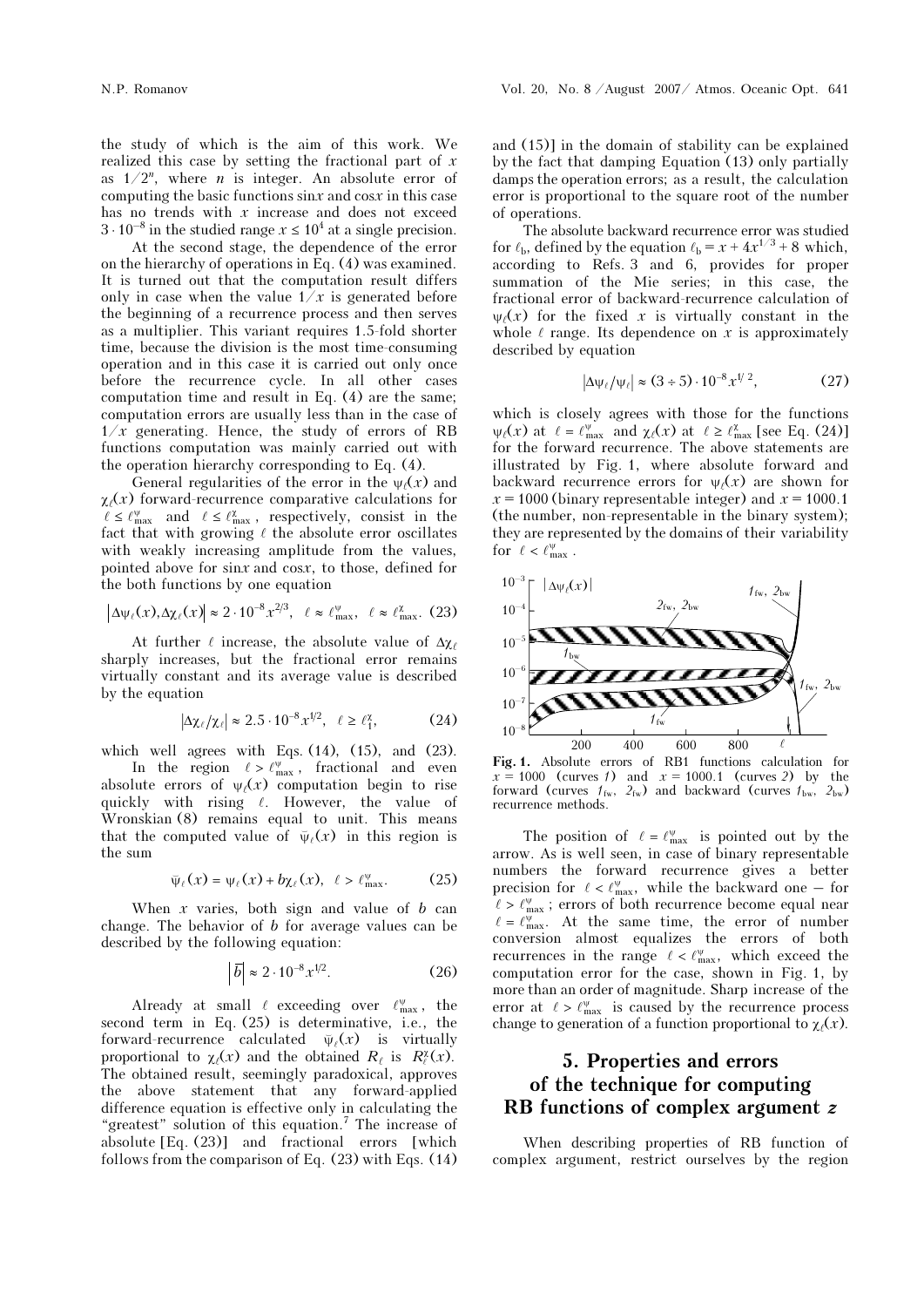$0 \le \theta = \arg z \le \pi/2$ , since in other sectors RB functions are expressed through functions of this sector via complex conjugation or sign change. Thus, \* $\psi_{\ell}(z^*) = \psi_{\ell}^*(z)$  and  $|\eta_{\ell}(z^*)| = |\zeta_{\ell}(z)|$ . We use two equivalent complex-number notations  $z = x + iy =$  $= r(\cos\theta + i\sin\theta)$ . In the latter, r is the modulus and  $\theta$  is the amplitude of complex number.

It follows from RB functions in the form of series (2) and (3), that the dependence of the functions modules on the argument modulus at  $\ell \gg r$ should be similar to those for real argument. At the same time, as it follows from Eq. (9) for RB functions at  $\ell = 0$ , the modules of these functions at small  $\ell$ have exponential dependence on  $y$ :

$$
|\psi_0(z)| = |\chi_0(z)| = \exp(y)/2,
$$
 (28a)

$$
|\eta_0(z)| = \exp(-y),\tag{28b}
$$

$$
|\zeta_0(z)| = \exp(y). \tag{28c}
$$

The functional dependence at intermediate values of  $\ell$  defies simple analysis and can be obtained from numerical computations. Examples of such computations for  $x, y = 10$  are given in Ref. 14, where the domain of forward recurrence applicability is analyzed when using single, double, triple, and quadruple precision.

In this work, the computation results of  $\ell$ dependence of the RB1 function for  $r = 10$  and several values of the amplitude, shown in Fig. 2, illustrate the function behavior at large values of its argument.



Fig. 2. Dependence of the RB1 function module on  $\ell$  at  $r = 10$  and different amplitudes  $\rho$  $r = 10$  and different amplitudes  $\theta$ .

The markers correspond to the calculated values at integer  $\ell$ , while solid curves, connecting the marked points, represent RB1 values at intermediate  $\ell$ . The arrow points to the  $\ell$  value, at which RB1 attains its maximum at real argument, i.e.,  $\ell_{\text{max}}^{\psi}(10 + i \cdot 0) = 7.68$ . Sharp RB1 function decrease is observed with the order increase, which, according to the above consideration, rejects the forward recurrence applicability at large θ. The behaviors of RB1 and RB2 at large  $r$  and small  $\theta$  is shown in Fig. 3 and those of RB3 and RB4 – in Fig. 4.



Fig. 3. Dependences of the modules of RB1 and RB2 functions on  $\ell$  at fixed  $x = 10^3$  and different y. The arrows correspond to the values of  $\ell_{\max}^{\psi}$  and  $\ell_{\max}^{\chi}$  for  $x = r$ according Eqs. (16) and (19), respectively.



Fig. 4. Dependences of the modules of RB3 and RB4 functions on  $\ell$  at fixed  $x = 10^3$  and different y (the values are near the curves).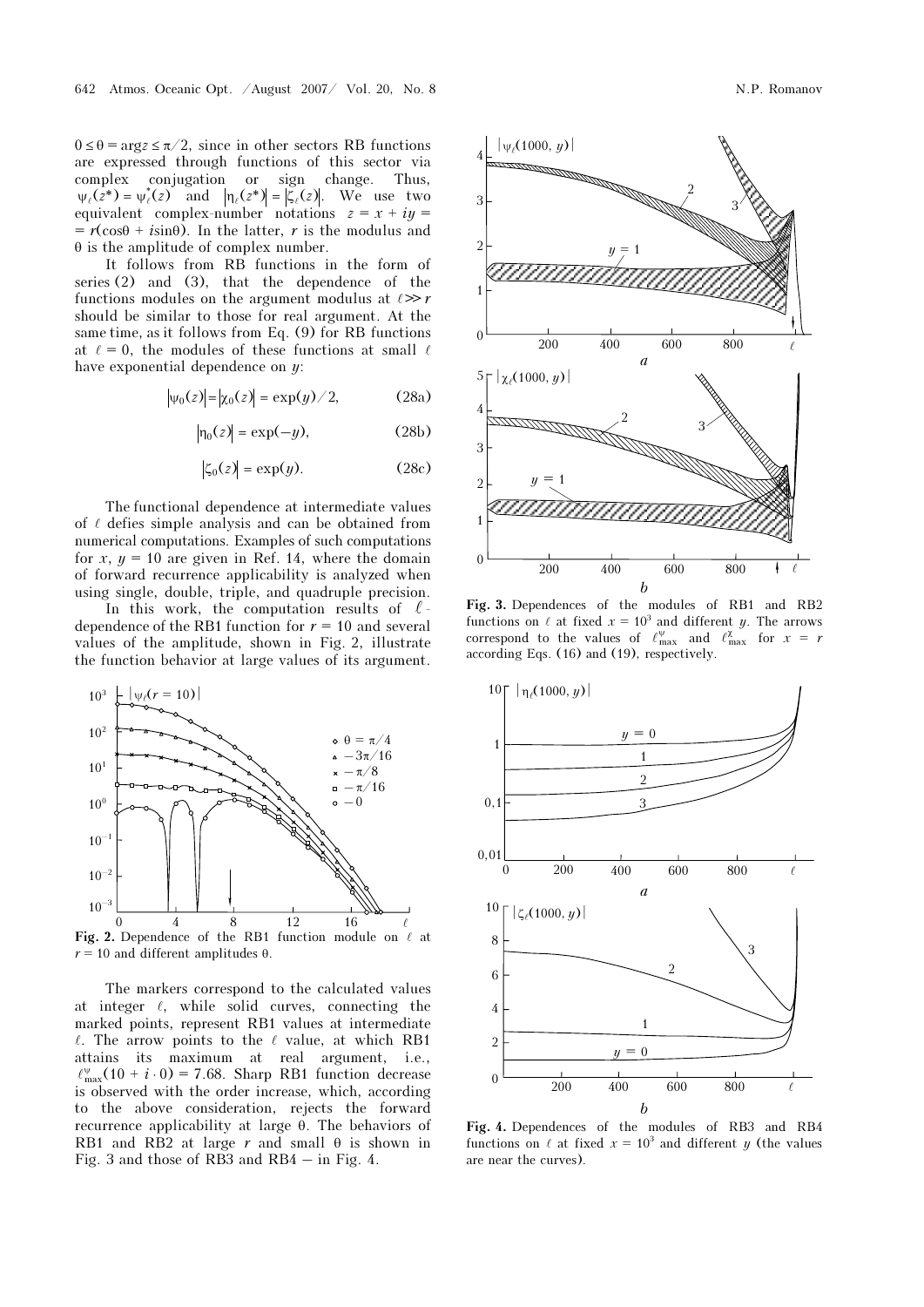In view of oscillating character of RB1 and RB2, the shading in Fig. 3 points to the ranges of their modules. It is seen that the oscillation amplitudes of RB1 and RB2 decrease with the increase of the arguments, while their average values increase. The above-noted behavior of the functions at small [execution of Eq. (28)] and large (the same dependence at fixed  $r$ ) values of  $\ell$  is evident. In particular, the module maximum slightly changes at  $\ell_{\text{max}}^{\psi}$  and  $\ell_{\text{max}}^{\chi}$ , defined by Eqs. (16) and (19), respectively, when changing x to r. Equaling Eqs. (28a) and (14), obtain the condition of equality of the RB1 module botain the condition of equality of the RB1 module<br>at points  $\ell = 0$  and  $\ell = \ell_{\text{max}}^{\nu}$ , which determines the limiting point of the forward recurrence stability at  $\ell \leq \ell_{\text{max}}^{\psi}$ :

$$
y \le 0.4\log x + 0.5. \tag{29}
$$

There is a decrease of the function module for RB3 and an increase – for RB4 with an increase of the imaginary part of z. It is seen from Fig. 4b, that the RB4 module at  $y > 0$  has the minimum near  $\ell = x$ , the depth of which increases with the increase of  $y$ . Hence, taking Eq. (13) into account, the conclusion can be drawn that the forward recurrence is unstable for this function. The RB3 module monotonically increases with an increase of  $\ell$  for all  $y \ge 0$  (see Fig. 4a), therefore, the forward recurrence for the function  $\eta_{\ell}(z)$  at  $0 \le \arg z \le \pi/2$  is to be stable.

Numerical check has shown that the behavior of the absolute value of forward-recurrence fractional error for this function weekly depends on  $\theta$  and virtually repeats the regularities of errors' behavior of the RB2 function of real argument. Hence, to obtain  $\psi_{\ell}(z)$  for large  $\ell$  at the known  $R_{\ell}^{\psi}(z)$ , it is necessary to use Eq. (8a), which results in the following equation:

$$
\psi_{\ell}(z) = \frac{-i}{R_{\ell}^{\psi}(z)\eta_{\ell}(z) - \eta_{\ell-1}(z)}.
$$
 (30)

The examples of errors of forward and backward [with the use of Eq. (30)] recurrences are shown in Fig. 5.



Fig. 5. Module of the fractional error of RB1 function computation as a function of  $\ell$  at  $x = 1000$  and different y for the forward (solid curves, numbers of which correspond to the values of  $y$ ) and backward (shaded area) recurrences.

The numbers of curves for the forward recurrence correspond to the values of  $y$ . The errors of backward recurrence for the same  $y$  are in the shaded horizontal area. The following regularities of the behavior of forward and backward recurrence errors, when computing RB1 functions of complex arguments, are revealed from Fig. 5 and computations for other values of  $z$  and  $\ell$ : the backward recurrence error at fixed  $z$  is almost constant for all  $\ell$ , weekly depends on θ, and is within the limits

$$
\left| \frac{\Delta \psi_{\ell}(z)}{\psi_{\ell}(z)} \right| = (3 \div 6) \cdot 10^{-8} r^{1/2}; \ \ 0 \le \theta \le \frac{\pi}{2}, \ \ \ell \le \ell_{\rm b}. \tag{31}
$$

This equation actually includes Eq. (27), obtained for real arguments. Under fulfillment of Eq. (29), the forward recurrence gives smaller error for  $\ell < \ell_{\max}^{\psi}$ which equalizes with those for backward recurrence which equalizes with those for backward recurrence<br>at  $\ell = \ell_{\text{max}}^{\psi}$ . This boundary shifts to the left as y increases. Analytical relations for this case are not obtained in this work; this has been done in Ref. 14. At the end of this part note, that all conclusions about the stability of the recurrences for the RB1 functions directly relate to the functions ratio; the procedure for which is described below.

## 6. The choice and grounds for the algorithm of computing the RB1 functions ratio

To find the initial values  $\psi_{\ell-1}(z)$  and  $\psi_{\ell}(z)$  or their ratio, series (2) can be correctly used only under condition

$$
2\ell > |z|^2,\tag{32}
$$

when its terms decrease in absolute magnitude. At a smaller  $\ell$ , the series' terms first increase in absolute magnitude up to values much greater than unit, therefore the value of sum in square brackets in Eq. (2) is determined by the difference of values much greater than the difference itself. The Taylor series' terms for the ratio can be obtained by division of the series for  $\psi_{\ell-1}(z)$  and  $\psi_{\ell}(z)$  and have the form

$$
R_{\ell}^{\nu}(z) = \frac{2\ell+1}{z} \times
$$
  

$$
\times \left[1 - \frac{z^2}{(2\ell+1)(2\ell+3)} - \frac{z^4}{(2\ell+1)(2\ell+3)^2(2\ell+5)} - \frac{2z^6}{(2\ell+1)(2\ell+3)^3(2\ell+5)(2\ell+7)} - \frac{(10\ell+27)z^8}{(2\ell+1)(2\ell+3)^4(2\ell+5)^2(2\ell+7)(2\ell+9)} - \dots \right].
$$
 (33)

As is seen from the consideration of series (33), its convergence is better than of series (2). The condition of correct computation of the series is the inequality

$$
2\ell > |z|.\tag{34}
$$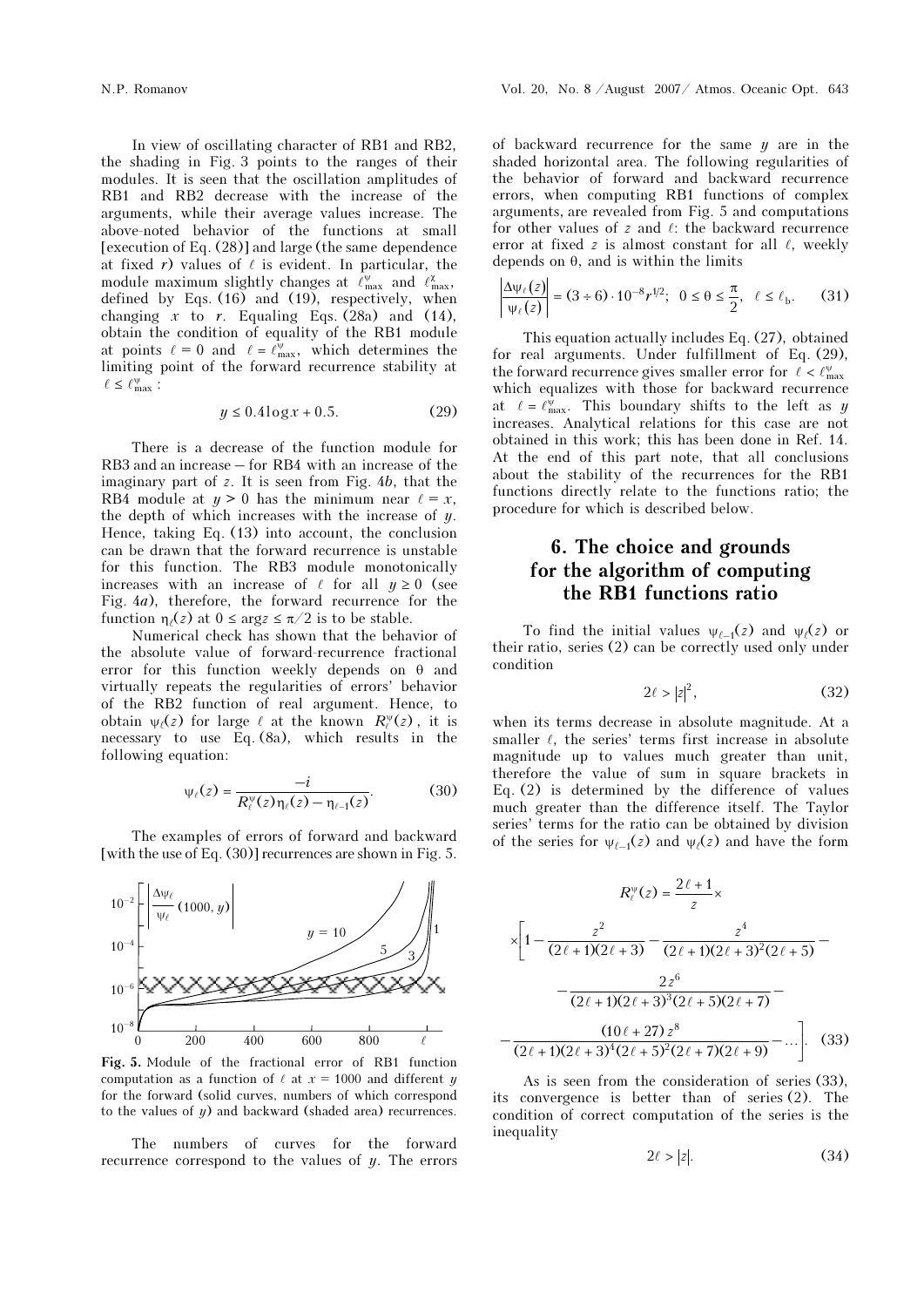The difficulty of its use is in the absence of analytical form for the consequent terms. At the same time it is known<sup>10</sup> [and it directly follows from Eq. (10b)] that the backward recurrence for  $R_{\ell}$  is equivalent to the infinite continued fraction, usually written in the form<sup>15</sup>

$$
R_{\ell}(z) = a_0 + \frac{b_1}{a_1 + \frac{b_2}{a_2 + \frac{b_3}{a_3 + \cdots}}},
$$
(35)

where

$$
a_k=\frac{2\ell+2k+1}{z};\quad b_k=-1.
$$

The recurrent equations for continued fractions  $\frac{1}{2}$  ons for

$$
P_n = a_n P_{n-1} + b_n P_{n-2};
$$
  
\n
$$
Q_n = a_n Q_{n-1} + b_n Q_{n-2}
$$
\n(36)

with the initial conditions

the initial conditions  

$$
b_0 = 1
$$
,  $P_{-2} = 0$ ,  $P_{-1} = 1$ ,  $Q_{-2} = 1$ ,  $Q_{-1} = 0$ 

define the numerator and denominator of the irreducible nth convergent fraction

$$
\delta_n = P_n / Q_n \tag{37}
$$

which is equivalent to the finite continued fraction free of all terms with  $k > n$ ; the difference of two neighboring convergent fractions is defined by the equation

$$
\delta_n - \delta_{n-1} = \frac{(-1)^{n-1}b_1...b_n}{Q_{n-1}Q_n}.
$$
 (38)

One of the criterions for  $\delta_n$  convergence to a finite limit at  $n \to \infty$  for real  $b_n$  and  $a_n$  ( $a_n$  is positive) after some  $n_0$  is satisfaction of inequalities<sup>15</sup>

$$
a_n - |b_n| \ge 1, \quad n > n_0. \tag{39}
$$

As it follows from Eq. (39), continued fraction (35) converges for real arguments, since  $(\ell + k + 1)/x$  always becomes greater than unit with increasing  $k$ , i.e., conditions (39) is satisfied. In this case, the question arises about the ratio of which functions Eq. (35) converges to, because Eqs. (35)– (39) formally take place for any Ricatti–Bessel functions. To answer this question, compare the first terms of series (33) for  $\overline{R_{\ell}^{\psi}}(z)$  and of the series obtained from division of the multiplier  $P_n(z)$  by  $Q_n(z)$ . To do this, write the expressions for  $P_n(z)$  and  $Q_n(z)$ , obtained from Eqs. (35) and (36):

$$
P_0 = \frac{2\ell + 1}{z}, \quad Q_0 = 1;
$$
  

$$
P_1 = \frac{2\ell + 1}{z} \frac{2\ell + 3}{z} - 1, \quad Q_0 = \frac{2\ell + 3}{z}.
$$
 (40)

With an increase of the order of convergent fractions, Eqs. (37) and (40) evidently describe more and more terms of series (33). Hence, it may be concluded that infinite fraction (35) converges to  $R_{\ell}^{\psi}(z)$ . To clarify the convergence character, substitute  $b_n = -1$  into Eq. (38):<br>  $R_{\ell,n} - R_{\ell,n-1} = -\frac{1}{Q_{n-1}Q}$ 

$$
R_{\ell,n} - R_{\ell,n-1} = -\frac{1}{Q_{n-1}Q_n}.\tag{41}
$$

It is seen from Eq. (36), that at  $x \leq 2(\ell + k + 1)$  all  $Q_n > 0$ , i.e., the difference between two neighboring convergent fractions is negative. This means that the sequence  $R_{\ell,n}$  monotonically decreases with increase of *n*. The difference between  $R_{\ell}$  and  $R_{\ell,n}$  with accounting for Eq. (41) is expressed in the form

$$
R - R_{\ell,n} = -\frac{1}{Q_{n+1}Q_n} \left( 1 + \frac{Q_n}{Q_{n+2}} + \frac{Q_n Q_{n+1}}{Q_{n+2}Q_{n+3}} + \ldots \right). \tag{42}
$$

If  $n + \ell > z$ , the ratio  $Q_{n+k}/Q_{n+k+2} \approx 1/4$  and the sum in parenthesis in Eq. (42) approximately equals to 4/3, according to the expression for the sum of geometric progression. Therefore, the product  $Q_nQ_{n+1}$ , obtainable from recurrent computation of numerators and denominators of convergent fractions, can serve for formulating the criteria of the recurrent process termination. Hence, in the worked out algorithm for computing  $R_{\ell}^{\psi}$  by Eqs. (36) and (37), which is realized for real arguments in the single-precision subroutine RPSIRE (see the Appendix), the following subroutine RPSTRE (see the Appendix), the following<br>criterion of the recurrent process termination was used:<br> $|Q_k Q_{k-1}| \ge C.$  (43)

$$
|Q_k Q_{k-1}| \ge C. \tag{43}
$$

To assess C, note that  $R_{\ell}^{\psi}$  changes from  $\ell/x \approx 1$ 10 assess C, note that  $R_{\ell}$  changes from  $\ell / \ell \approx 1$ <br>at  $\ell = \ell_1^{\nu'}$  to  $(2\ell + 1)/\ell$  at  $\ell \rightarrow \infty$ . Hence, to obtain seven true digits, we can choose  $C = 10^6$ . Numerical study of C by means of comparison of single- and double-precision computations of  $R^{\psi}$  for  $x \leq 10^5$  and  $1 \le \ell \le x + 50$  has shown, that this value of C is sufficient, since at its further increase the accuracy of single-precision computations of  $R_{\ell}^{\psi}$  does not enhance. It also follows from the study of results, that the number of recurrence rounds for the chosen C is well described by the equation

$$
k = 4 + 3.6x^{1/3} \begin{cases} -0.5(\ell - \ell_{\max}^{\nu}), & \ell \ge \ell_{\max}^{\nu}, \\ +(\ell_{\max}^{\nu} - \ell), & \ell < \ell_{\max}^{\nu}. \end{cases} (44)
$$

The above equation answers the question on the choice of initial values  $n$  in the Miller algorithm (Ref. 4, p. 270), where  $\psi_{\ell+n+1}(z)$  is equal to zero and  $\psi_{\ell+n}(z)$  – to unit. As it follows from the comparison of Eqs. (6) and (35), this algorithm is actually equivalent to the direct calculation of the  $n$ -convergent continued fraction. Therefore, for 24-bit computers  $n$ in the Miller algorithm should be equal to  $k$  from Eq. (44). But there is no need in the Miller algorithm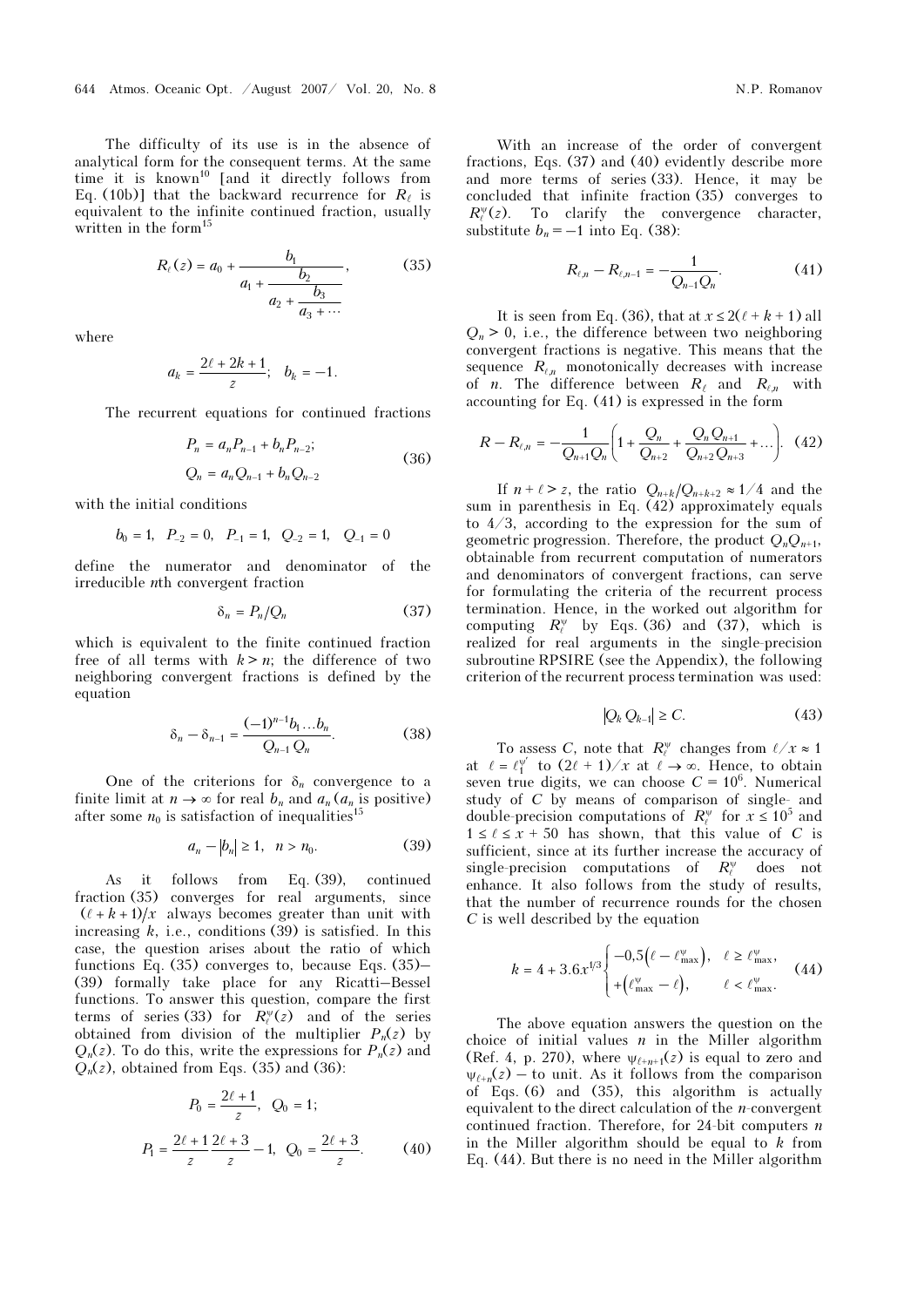for  $\psi_{\ell}(z)$  due to the new algorithm, suggested in this work. The advantage of the new algorithm is automated determination of  $k$ ; the computation of RB3 function is comparable in amount of operations with the computation of the series when normalizing in the Miller algorithm.

In the Lentz algorithm, $12$  the procedure of convergent fractions computation includes the recurrent computation of the ratios

$$
RP_k = P_k/P_{k-1}
$$
 and  $RQ_k = Q_k/Q_{k-1}$ ,

which are easily obtained from Eq. (36) and, therefore, are not given here. The next convergent fraction results from the preceding one:<br>  $\delta_k = \delta_{k-1} \frac{RP_k}{P_R}$ . (45)

$$
\delta_k = \delta_{k-1} \frac{RP_k}{RQ_k}.\tag{45}
$$

In this case, the recurrence termination criterion is the equality of  $RP_k$  and  $RQ_k$  with the computer accuracy. Note, than one additional operation of multiplication or division takes place at each step of this procedure, which increases the computation time. There is a probability of division by zero in this algorithm, which is excluded in Ref. 12 by a special procedure. To compare the RPSIRE subroutine with the Lentz algorithm, a corresponding program was written without the above procedure for excluding division by zero. It turned out, that the equality of  $RP_k$  and  $RQ_k$  can not be satisfied when the program<sup>12</sup> running, therefore the equation turned out,<br>n not be s<br>refore the economies  $\frac{Q_k - RQ_k}{\epsilon} \leq \epsilon$ 

$$
\frac{|RP_k - RQ_k|}{RQ_k} \le \varepsilon \tag{46}
$$

was used to stop the recurrence process.

A lowest error at single precision was provided by  $\varepsilon = 10^{-6}$ . In this case, the number of recurrences and computation error virtually equaled to those for RPSIRE at  $\hat{C} = 10^6$ , however, the computation time, averaged over the range  $x = 10 \div 1000$ , was twice as shorter.

### Conclusion

The analytical study and numerical results confirm the general stability principle of difference schemes to obtain solutions increasing at their application. According to this principle, absolutely stable for the forward recurrence are the functions  $\chi_{\ell}(x)$  of real and  $\eta_{\ell}(z)$  of complex arguments and the functions  $\psi_{\ell}(x)$  of real argument up to  $\ell = \ell_{\max}^{\psi}$ , defined by Eq. (16). With further increase of  $\ell$ , the recurrence becomes absolutely unstable and results in generating the sum of  $\psi_{\ell}(x)$  and  $\chi_{\ell}(x)$ . The backward recurrence for  $\psi_{\ell}(x)$  is absolutely stable at  $\ell > \ell_{\max}^{\psi}$ and relatively stable at  $\ell < \ell_{\rm max}^{\psi}.$  In case of complex argument, the backward recurrence stability increases throughout the  $\ell$  range.

When using recurrence procedures in the domains of stability, the basic computation error of functions with decimal arguments occurs due to errors of arguments conversion to the binary system.

To obtain the initial values for the backward recurrence, we suggest to use the ratio RPSI =  $=\psi_{\ell-1}(z)/\psi_{\ell}(z)$  and the forward-recurrence computed  $\chi$ (x) or  $\eta$ (z). With the use of Wronskians, this results in Eqs. (20) and (30). To compute RPSI, the continued-fractions procedure is effective, the simplified scheme of which is justified and given in the form of subroutine in this work.

#### APPENDIX

The subroutine RPSIRE (ratio psi real E) serves for computation the Ricatti–Bessel function of the first kind RPSI =  $\psi_{\ell-1}(z)/\psi_{\ell}(z)$  for real arguments. Change to complex arguments is carried out by simple redescription of variables, at which Eq. (43) remains valid. Input parameters of the subroutine are the order  $L$  and the value  $x$ , output one is the value of RPSI function.

```
SUBROUTINE RPSIRE(L,X,RPSI) 
DX=2./XW=(L+0.5)*DXP2=1.
P1 = WO2=0.
Q1 = 1.
DO 1 K=2,9999 
DX=-DXW=DX–W 
P=W^*P1+P2Q=W*Q1+Q2IF(ABS(Q*Q1).GE.1.E+6) GO TO 2 
P2 = P1Q2 = Q1P1 = P1 O<sub>1</sub>=O2 RPSI=P/Q 
END
```
#### References

1. H.C. van de Hulst, Light Scattering by Small Particles (Wiley, New York, 1957).

2. D. Deirmendjian, Electromagnetic Waves Scattering on Spherical Polydispersions (American Elsevier, New York, 1969).

3. C.F. Bohren and D.R. Huffman, Absorption and Scattering of Light by Small Particles (Interscience–Wiley, New York, 1986).

4. Guide in Special Functions, M. Abramovits and I. Stigan, eds. (Nauka, Moscow, 1979), 832 pp.

5. A.A. Akulinin, Atmos. Oceanic Opt. 1, No. 6, 127–129 (1988).

6. A.A. Akulinin, Review of some calculation schemes of optical parameters of electromagnetic scattering by a single homogeneous spherical particles, Dep. VINITI. 16.04.1987, No. 3388-B87.